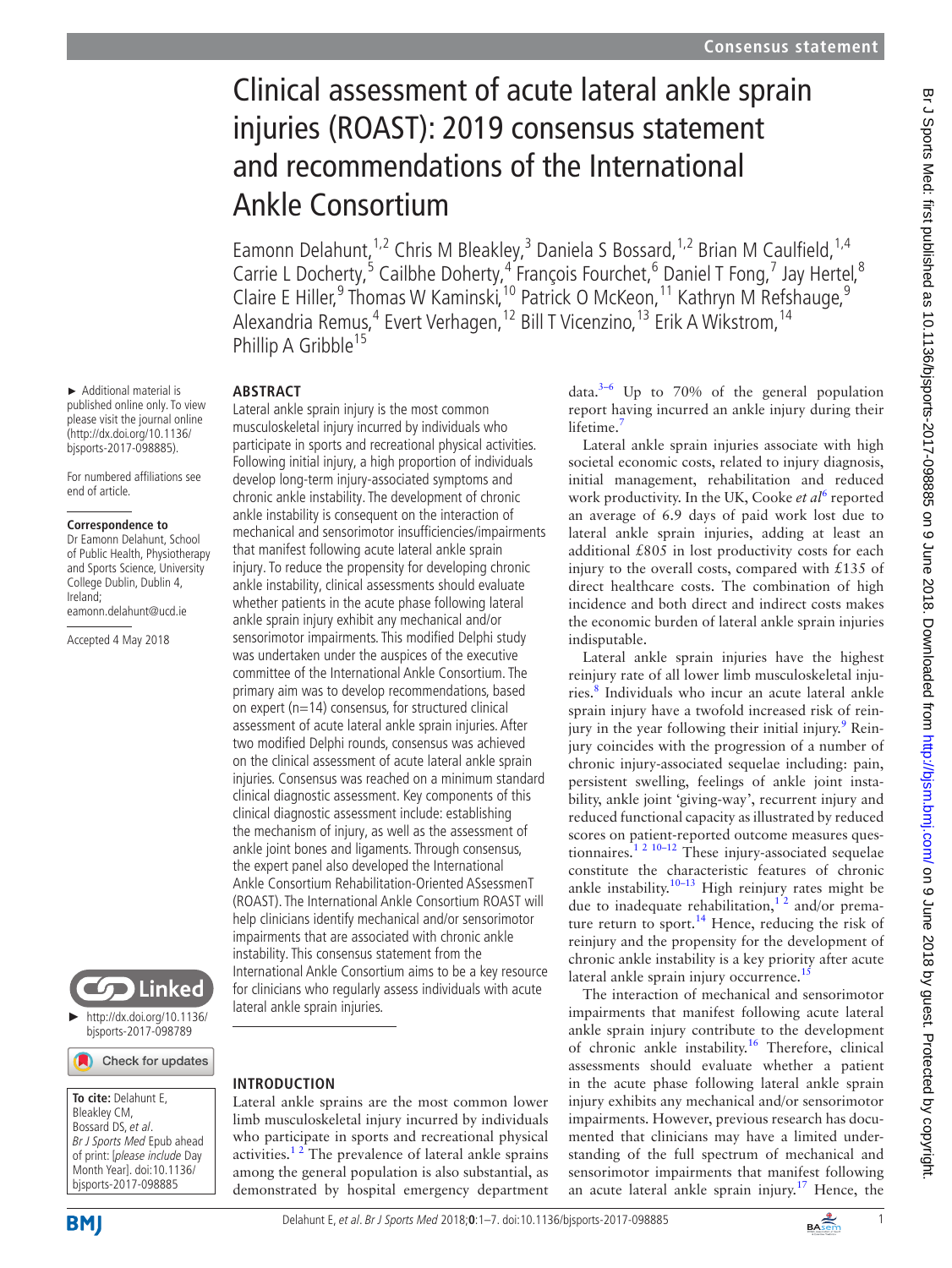## **Consensus statement**

treatment being administered following acute lateral ankle sprain injury is unlikely to be based on objectively identified mechanical and sensorimotor impairments. As such, it is necessary to develop recommendations for structured clinical assessment following acute lateral ankle sprain injury, which addresses both mechanical and sensorimotor impairments. Considering this, the aim of this project was to develop, based on expert consensus, recommendations for structured clinical assessment of acute lateral ankle sprain injuries. These recommendations should have a particular emphasis on impairments that are known to associate with chronic ankle instability.

## **Materials and methods**

#### **Study design**

This modified (consisting of two rounds) Delphi study was undertaken under the auspices of the executive committee of the International Ankle Consortium. The International Ankle Consortium, which was inaugurated in 2004, is an international community of researchers and clinicians whose primary academic purpose is to promote scholarship and dissemination of research-informed knowledge related to ankle sprain injury and chronic ankle instability. A previous consensus statement of the International Ankle Consortium<sup>[2](#page-5-11)</sup> and its supporting evidence document<sup>[1](#page-5-0)</sup> were used as the starting point for this modified Delphi study. The protocol for the present modified Delphi study, which details the study methodology, has been published.<sup>18</sup> In summary, our modified Delphi process started with an anonymous online questionnaire (round 1) specifically related to the clinical assessment of acute lateral ankle sprain injuries. The online questionnaire consisted of a number of distinct sections including: (1) participant demographics; (2) subjective assessment and patient-reported outcome measures; (3) diagnostic imaging; (4) objective assessment (including asssessment of bony integrity, ligamentous integrity, range of motion, arthrokinematics, strength, neurodynamics and postural balance); and (5) performance assessment. An email was sent to all members of the executive committee of the International Ankle Consortium requesting their participation in the online questionnaire. Participants were required to complete the online questionnaire within 4 weeks of receiving the invitation email. A reminder email was sent to all participants 2weeks after the initial invitation email. Regarding the online questionnaire, participants were requested to respond to questions related to the importance of different constructs of the clinical assessment of acute lateral ankle sprain injuries on a scale of 1–5 (1=strongly disagree; 2=disagree;  $3=$ no opinion;  $4=$ agree; and  $5=$ strongly agree). They also had the opportunity to elaborate further on how they would assess certain structures or functions by providing expanded answers to open-ended questions. The responses to the online questionnaire were collated, analysed (completed August 2017) and used as the foundation for a subsequent consensus meeting of the executive committee of the International Ankle Consortium (ie, international multidisciplinary expert group). This consensus meeting (held on 14 September 2017) represented round 2 of this modified Delphi method.

#### **Data analysis**

Data from round 1 were automatically extracted from the online questionnaire to a Google Sheets document. For questions with a Likert scale response, frequency tables were automatically generated, and the level of agreement was calculated for each response. To establish the level of agreement, the total percentage of 'strongly agree' (5 on the Likert scale) and 'agree' (4 on the

Likert scale) responses was calculated. Consensus agreement was defined as  $\geq 75\%$ , partial agreement was defined as  $50\% - 75\%$ agreement, while no agreement was defined as <50%. Qualitative data (ie, open-ended responses to questions as part of the online questionnaire) and responses that reached partial agreement were used as discussion points in round 2 of the modified Delphi process.

# **Results**

After two consecutive modified Delphi rounds, performed between May 2017 and September 2017, full consensus was achieved on the clinical assessment of acute lateral ankle sprain injuries [\(figure](#page-2-0) 1 and [table](#page-2-1) 1).

## **Expert panel**

Fourteen experts from the executive committee of the International Ankle Consortium were invited to participate, all of who agreed. The expert panel (males=84.6%, females=15.4%;  $age=45\pm6.2$  years) were employed in a number of countries including Australia, Ireland, the Netherlands, Switzerland, USA and the UK. All expert panel members had authored or coauthored numerous peer-reviewed articles on the topics of lateral ankle sprain and chronic ankle instability, as well as having contributed to previous consensus statements. The years of clinical experience varied  $(15.7 \pm 13.5 \text{ years})$  across the members. The expert panel members assessed an average of 40 patients a year with lateral ankle sprain injuries and/or chronic ankle instability. The expert panel members identified their expertise in the clinical assessment of patients with acute lateral ankle sprain injuries and/or chronic ankle instability as an average of 8 out of 10, with 10 being the highest level of expertise.

## **Delphi round 1**

All experts (100%) participated in round 1; however, answers for one participant were excluded due to technical issues. Thirteen participants successfully completed round 1. Expert consensus ( $\geq$ 75% agreement) was reached on 37 of the 62 questions included in the online questionnaire. Fifteen criteria reached partial agreement (50%–75%) and hence were brought forward for discussion in round 2. Online [supplementary file](https://dx.doi.org/10.1136/bjsports-2017-098885) [table 1](https://dx.doi.org/10.1136/bjsports-2017-098885) details the level of agreement for each of the questions in the online questionnaire.

## **Delphi round 2**

Ten of the 14 expert panel members were able to attend the executive committee meeting of the International Ankle Consortium, which functioned as round 2 of the modified Delphi process. This meeting took place the day before the 7th International Ankle Symposium (14 September 2017). Results from round 1, which reached  $\geq 75\%$  agreement, were automatically included in this consensus. Results from round 1 that reached partial agreement (50%–75%) along with responses to open-ended questions (part of the online questionnaire) were discussed further among the 10 experts who were present at round 2. To establish the level of agreement in round 2, the total percentage of 'strongly agree' (5 on the Likert scale) and 'agree' (4 on the Likert scale) responses was calculated. Consensus agreement was defined as ≥75%. Final consensus was reached in round 2 and is presented in [figure](#page-2-0) 1 and [table](#page-2-1) 1.

# **Discussion**

This modified Delphi study involving experts from the executive committee of the International Ankle Consortium reached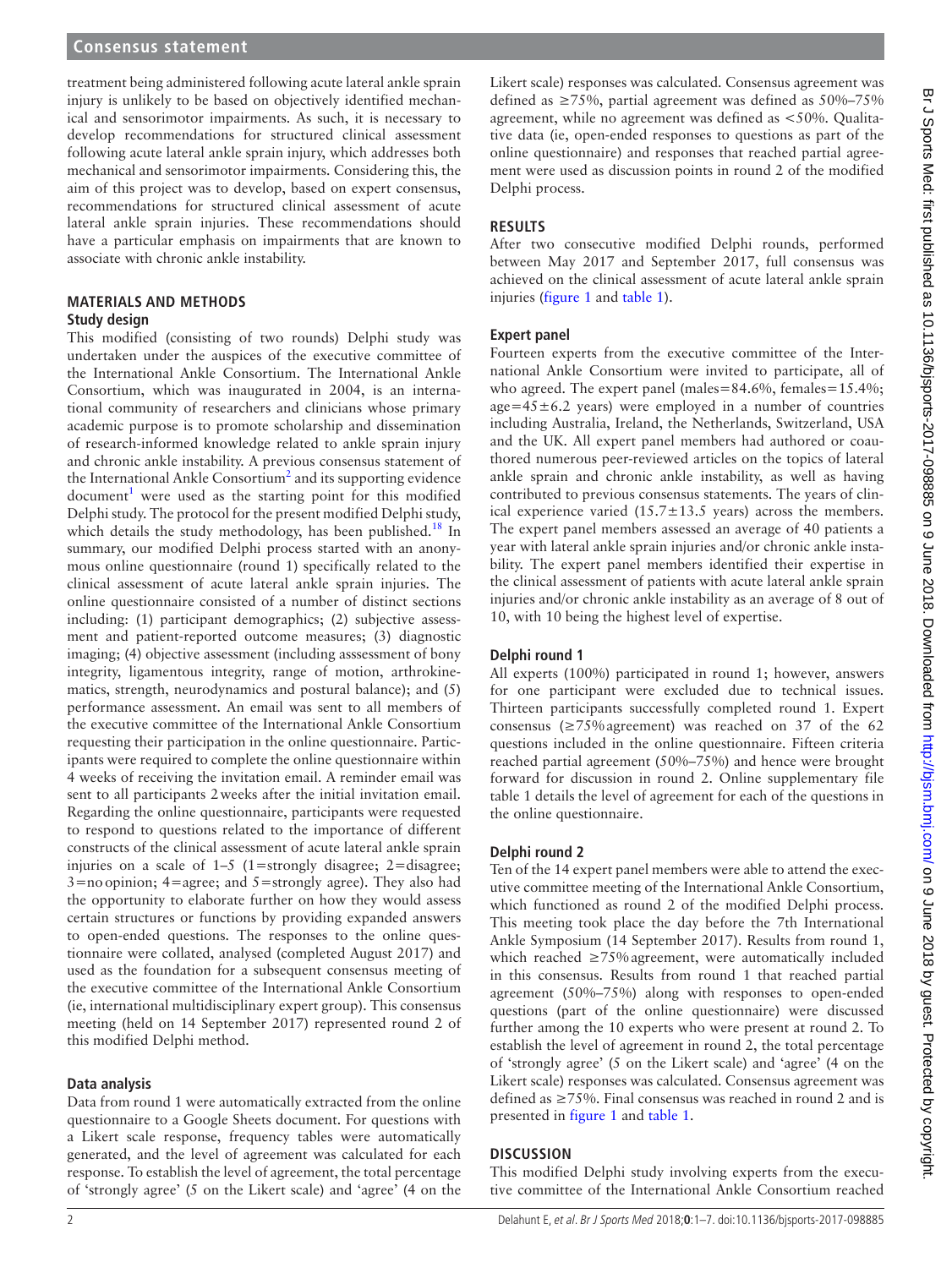

<span id="page-2-0"></span>**Figure 1** Clinical diagnostic assessment. ATFL, anterior talofibular ligament; CFL, calcaneofibular ligament.

consensus on recommendations for clinical assessment of acute lateral ankle sprain injuries. With regard to injury diagnosis, there were five important considerations, which the expert panel reached consensus on. These are as follows: (1) mechanism of injury; (2) history of previous lateral ankle sprain; (3) weightbearing status; (4) clinical assessment of bones; and (5) clinical

assessment of ligaments. Hence, the experts agreed that these should be clustered into a clinical diagnostic assessment.

Regarding the evaluation of mechanical and sensorimotor impairments, there were 10 important considerations, which the expert panel reached consensus on. These are as follows: (1) pain; (2) swelling; (3) range of motion; (4) arthrokinematics; (5)

<span id="page-2-1"></span>

| International Ankle Consortium ROAST<br>Table 1                                                                                                                              |                                                                                                                                                                                         |                                                                     |
|------------------------------------------------------------------------------------------------------------------------------------------------------------------------------|-----------------------------------------------------------------------------------------------------------------------------------------------------------------------------------------|---------------------------------------------------------------------|
| What clinicians should assess following<br>acute lateral ankle sprain injury                                                                                                 | Why?                                                                                                                                                                                    | How?                                                                |
| Ankle joint pain                                                                                                                                                             | Guide progression of exercise-based rehabilitation.<br>Assess the efficacy of treatments implemented.                                                                                   | Numeric rating scale for pain. <sup>35</sup><br>FADI. <sup>36</sup> |
| Ankle joint swelling                                                                                                                                                         | Swelling can cause arthrogenic muscle inhibition.<br>Guide progression of exercise-based rehabilitation.<br>Evaluate the efficacy of treatments implemented.                            | Figure-of-eight. <sup>38-41</sup>                                   |
| Ankle joint range of motion                                                                                                                                                  | High propensity for the development of a dorsiflexion deficit.<br>Impairments in ankle joint range of motion are consistently identified in individuals<br>with CAI.                    | Weight-bearing lunge test. 44-46                                    |
| Ankle joint arthrokinematics                                                                                                                                                 | Disruption in ankle joint arthrokinematics can result in a dorsiflexion deficit.<br>Impairments in ankle joint arthrokinematics are regularly identified in individuals with<br>CAI.    | Posterior talar glide test. <sup>48</sup>                           |
| Ankle joint muscle strength                                                                                                                                                  | Impairments in ankle joint strength compromise the functional integrity of the ankle<br>joint.<br>Impairments in ankle joint strength are regularly identified in individuals with CAI. | Hand-held dynamometry. <sup>53</sup>                                |
| Static postural balance                                                                                                                                                      | Impairments in static postural balance are consistently identified in individuals with<br>CAI.                                                                                          | <b>BESS.</b> <sup>56</sup><br>FLT <sup>57</sup>                     |
| Dynamic postural balance                                                                                                                                                     | Impairments in dynamic postural balance are consistently identified in individuals with<br>CAI.                                                                                         | SEBT. <sup>58</sup>                                                 |
| Gait                                                                                                                                                                         | Impairments in gait are consistently identified in individuals with CAI.                                                                                                                | Visual assessment for antalgic gait.                                |
| Physical activity level                                                                                                                                                      | Guide the specificity of exercise-based rehabilitation.                                                                                                                                 | Tegner activity-level scale. <sup>63</sup>                          |
| Ankle joint specific patient-reported<br>outcome measures                                                                                                                    | Evaluate the efficacy of treatments implemented.                                                                                                                                        | FADI <sup>36</sup><br>FAAM. <sup>65</sup>                           |
| BESS, Balance Error Scoring System; CAI, chronic ankle instability; FAAM, Foot and Ankle Ability Measure; FADI, Foot and Ankle Disability Index; FLT, Foot Lift Test; ROAST, |                                                                                                                                                                                         |                                                                     |

Rehabilitation-Oriented AS-sessmenT; SEBT, Star Excursion Balance Test.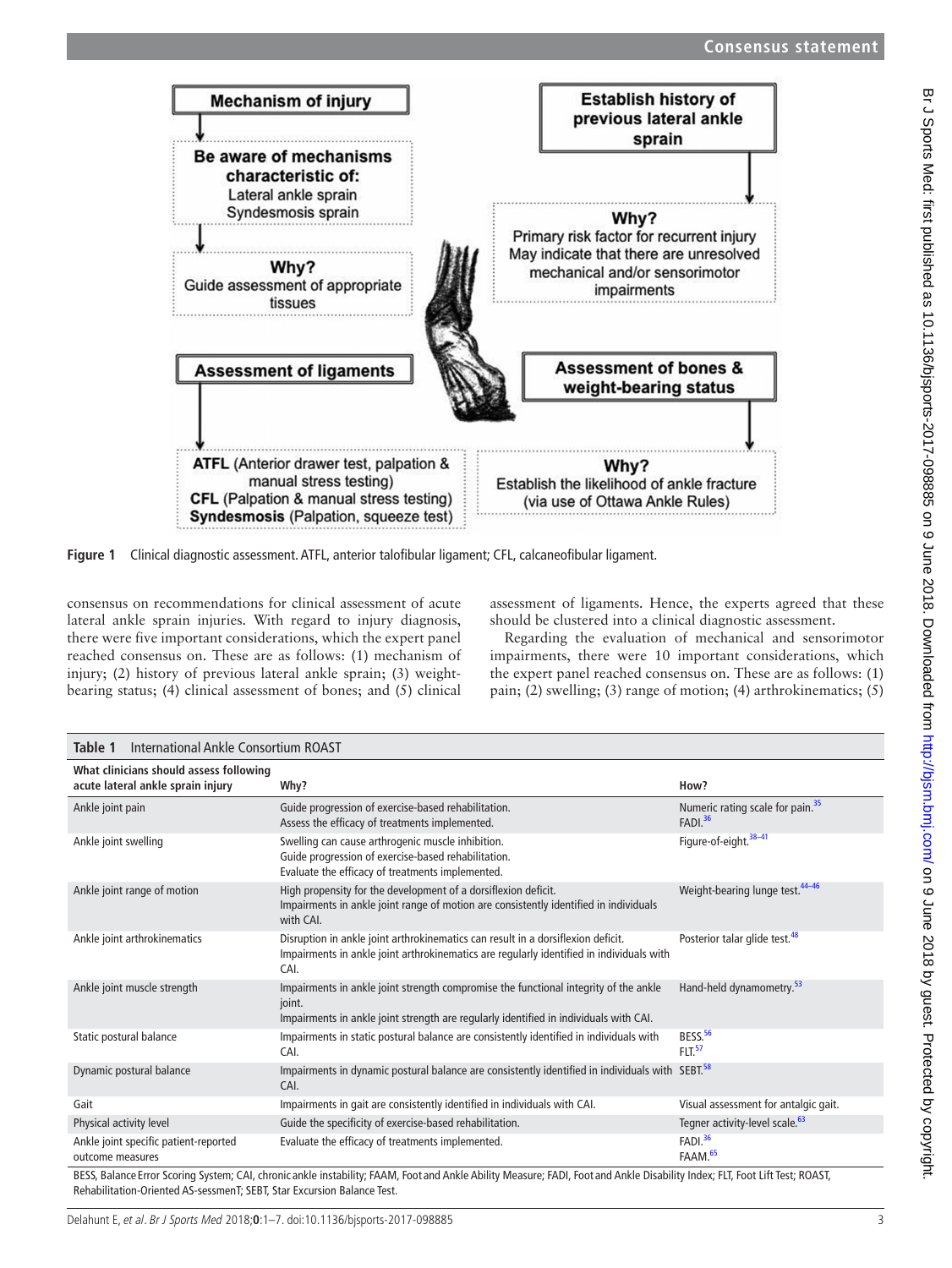muscle strength; (6) static postural balance; (7) dynamic postural balance; (8) gait; (9) physical activity level; and (10) patient-reported outcome measures. Hence, the experts agreed that these should be clustered and termed the International Ankle Consortium Rehabilitation-Oriented ASsessmenT (ROAST). We advocate that clinicians should consult these recommendations as they detail an imperative first step towards the development of an appropriate management pathway for this prevalent injury.

## **Clinical diagnostic assessment**

The expert panel agreed on a pragmatic minimum standard clinical diagnostic assessment, which does not require specialist equipment (eg, diagnostic imaging) and can be applied across a range of clinical settings.

# Mechanism of injury

Establishing the mechanism of injury is advocated as it can give clinicians an indication of what anatomical structures are likely to have incurred insult, and hence what tissues should be prioritised during clinical assessment. Numerous published articles have described the kinematics of lateral ankle sprain injury occurrences[.19–24](#page-5-13) Clinicians should suspect injury to the lateral ligaments of the ankle joint if the patient reports that the mechanism of injury involved a sudden rapid inversion and internal rotation loading of the foot and ankle complex, irrespective of sagittal plane angular displacement. The mechanisms of injury associated with ankle syndesmosis ligament injuries are less clear but have been reported to include external rotation of the foot, eversion of the talus within the ankle mortise and excessive dorsiflexion.[25](#page-5-14) Therefore, clinicians should suspect injury to the syndesmosis ligaments if the patient describes/recalls any of the aforementioned injury mechanisms (ie, external rotation of the foot and hyperdorsiflexion).

# History of previous lateral ankle sprain

Establishing history of previous lateral ankle sprain injury or ankle joint injury is endorsed primarily for two reasons. First, it has been established that previous lateral ankle sprain injury heightens the risk of injury recurrence.<sup>26 27</sup>Second, if the presenting patient has previously sustained a lateral ankle sprain injury, it is probable that injury-associated mechanical and sensorimotor impairments are present, which should be addressed as part of a comprehensive rehabilitation programme.

# Weight-bearing status

Weight-bearing status should be established, both via subjective reporting related to the time of injury and during clinical presentation in accordance with the Ottawa Ankle Rules. An inability to weight-bear four steps immediately after injury and on clinical presentation should alert clinicians to the possibility of ankle joint fracture. $28$  The likelihood of ankle joint fracture can be established with high sensitivity by using the Ottawa Ankle Rules, whereby weight-bearing status and clinical assessment of the 'malleolar zone' are combined in a clinical prediction rule.<sup>[28](#page-5-16)</sup>

# Clinical assessment of bones

The Ottawa Ankle Rules $^{28}$  should be used to determine the likelihood of ankle joint fracture. If a patient reports pain in the 'malleolar zone' and if this is accompanied by pain on palpation of the distal 6cm of the posterior edge of the medial malleolus, or pain on palpation of the distal 6cm of the posterior edge of the lateral malleolus, or an inability to weight-bear four steps immediately after injury and on clinical presentation, then an

ankle joint X-ray is warranted (online [supplementary appendix](https://dx.doi.org/10.1136/bjsports-2017-098885) [I\)](https://dx.doi.org/10.1136/bjsports-2017-098885). The Ottawa Ankle Rules have been reported to have higher sensitivity than specificity, meaning that they are better at ruling out the possibility of ankle joint fracture, rather than making a diagnosis of ankle joint fracture.<sup>29</sup> Following an inversion and internal rotation injury of the ankle joint, the pretest probability of ankle joint fracture is less than  $15\%$ .<sup>30</sup> If the Ottawa Ankle Rules are implemented in such instances but findings are negative (ie, none of the rules are positive; negative likelihood ratio=0.02), the post-test probability of ankle joint fracture is less than 1%.

# Clinical assessment of ligaments

The clinical assessment of the integrity of the lateral ligaments of the ankle joint, as well as the ankle joint syndesmosis ligaments is advocated. The main lateral ligamentous stabilisers of the ankle joint are: the anterior talofibular ligament, the calcaneofibular ligament and the posterior talofibular ligament. The anterior talofib-ular ligament is the most commonly injured of these ligaments.<sup>[31](#page-5-19)</sup> It originates at the anterior margin of the lateral malleolus, and it runs anteromedially to insert on the talar body immediately ante-rior to the joint surface occupied by the lateral malleolus.<sup>[32](#page-6-11)</sup> Replication of the patient's 'known pain' on palpation and/or stressing (ie, passive plantar flexion and inversion) of the anterior talofibular ligament is indicative of injury to this ligament (online [supple](https://dx.doi.org/10.1136/bjsports-2017-098885)[mentary appendix I\)](https://dx.doi.org/10.1136/bjsports-2017-098885). Clinical stability tests to assess for complete disruption of the anterior talofibular ligament are best performed between 4 days and 6 days after injury.<sup>33</sup> The anterior drawer test is the most sensitive clinical stability test to assess for complete rupture of the anterior talofibular ligament.<sup>33</sup> The sensitivity and specificity of this test are 0.96 and 0.84, respectively, with an associated negative likelihood ratio of  $0.04<sup>33</sup>$  $0.04<sup>33</sup>$  $0.04<sup>33</sup>$ . This means that if there is no 'sulcus sign' on testing the integrity of the anterior talofibular ligament using the anterior drawer test, then there is low probability that it is completely disrupted/ruptured (online [supplemen](https://dx.doi.org/10.1136/bjsports-2017-098885)[tary appendix I\)](https://dx.doi.org/10.1136/bjsports-2017-098885).

The calcaneofibular ligament originates from the anterior part of the lateral malleolus and courses obliquely downwards and backwards to attach to the posterior region of the lateral calca-neal surface.<sup>[32](#page-6-11)</sup> It is superficially crossed by the peroneal tendons and sheaths, with only approximately 1cm of the ligament being uncovered and directly palpable. Replication of the patient's 'known pain' on palpation and/or stressing (ie, passive dorsiflexion of the ankle joint combined with passive inversion of the rearfoot) of the calcaneofibular ligament is indicative of injury to this ligament (online [supplementary appendix I\)](https://dx.doi.org/10.1136/bjsports-2017-098885).

The prevalence of ankle joint syndesmosis ligament injury (with or without concomitant lateral ligament involvement) has been reported to be  $20\%$ .<sup>[31](#page-5-19)</sup> As such, it is important to undertake a clinical assessment of the ankle joint syndesmosis ligaments. Sman and  $\text{colleagues}^{34}$  $\text{colleagues}^{34}$  $\text{colleagues}^{34}$  have reported that localised tenderness on palpation of the syndesmosis ligaments is the most sensitive clinical assessment test (sensitivity=0.92), while the squeeze test is the most specific clinical assessment test (specificity=0.88). Thus, if the most sensitive clinical assessment test (palpation of the syndesmosis ligaments) and the most specific clinical assessment test (squeeze test) are positive, there is a high probability of injury to the syndesmosis ligaments (online [supplementary appendix I\)](https://dx.doi.org/10.1136/bjsports-2017-098885).

# **International Ankle Consortium ROAST**

The expert panel agreed on a rehabilitation-oriented assessment, with the primary purpose of identifying the presence of mechanical and/or sensorimotor impairments that are known to contribute to the development of chronic ankle instability. To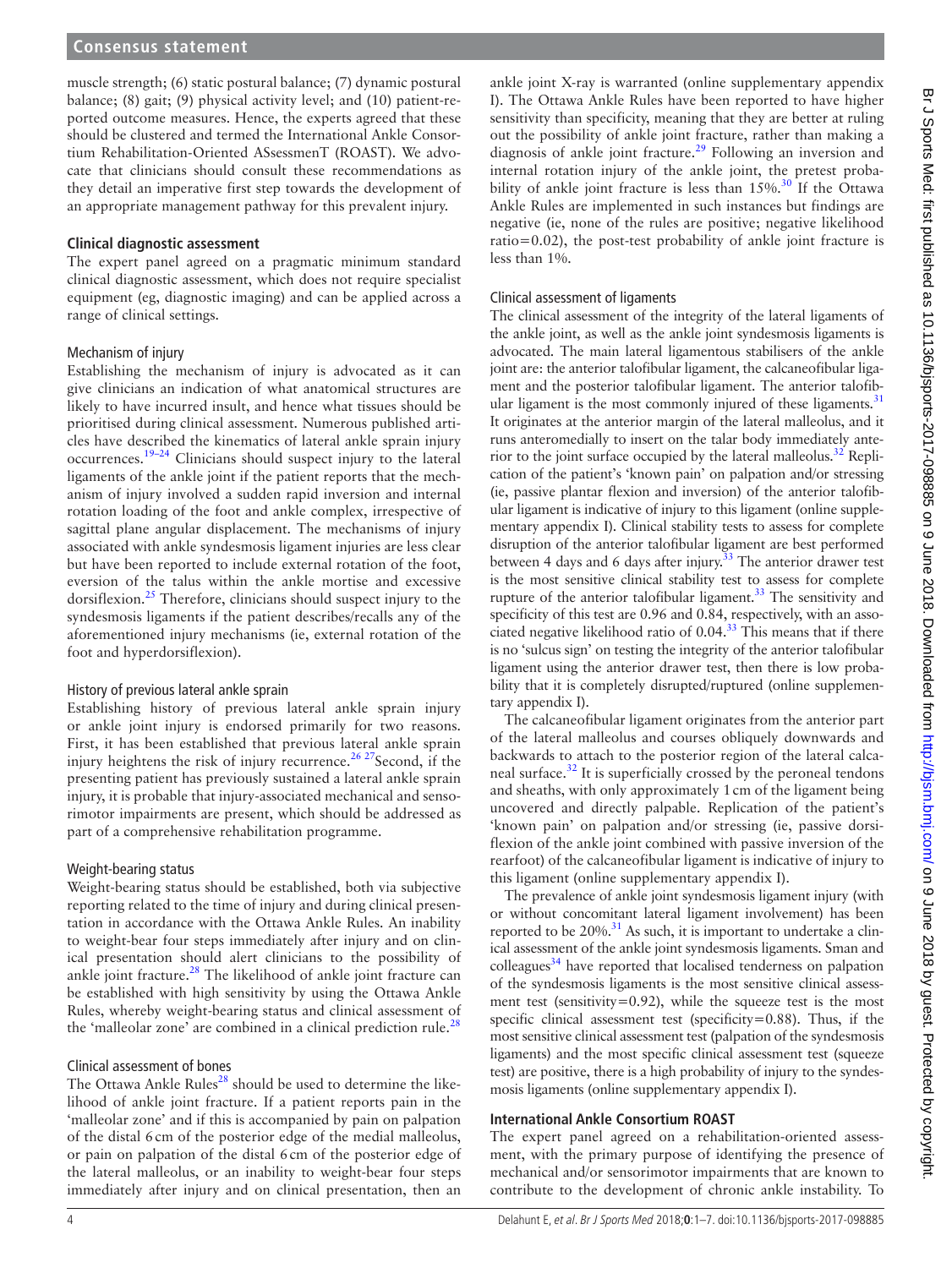determine the true presence of these impairments in the acute phase following injury clinicians can potentially use the non-injured side as a comparator.

#### Pain

Quantification of a patient's current self-reported ankle joint pain is endorsed. Self-reported pain should be used as a clinically oriented outcome measure to guide the progression of exercise-based rehabilitation and to assess the efficacy of treatments implemented. Numerous options exist for assessing ankle joint pain in clinical settings. The numeric rating scale for pain is a valid and reliable scale to measure pain intensity.<sup>35</sup> It can be administered both verbally and in writing and can be used to quantify pain during various activities. However, it only evaluates one component of the pain experience, namely, pain intensity. The assessment of ankle-specific pain is a central component of the Foot and Ankle Disability Index, which is a patient-reported outcome questionnaire designed to assess functional limitations related to foot and ankle conditions.<sup>36</sup>

#### Swelling

The assessment of ankle joint swelling is advocated. Ankle joint swelling may alter somatosensory input to the central nervous system which, through the process of arthrogenic muscle inhibition, could negatively affect functional joint stability.<sup>37</sup> The quantification of ankle joint swelling should be used as a clinically oriented outcome measure to direct exercise-based rehabilitation progression and to measure the efficacy of therapeutic interventions. The figure-of-eight method has been reported to be a valid and reliable clinically applicable method for indirectly quantifying ankle joint swelling (online supplementary appendix  $I$ ).  $38-41$ 

## Range of motion

A comprehensive assessment of both passive and active ankle joint range of motion is endorsed. The quantification of ankle joint range of motion should be used as a clinically oriented outcome measure to guide exercise-based rehabilitation progression and to gauge the efficacy of therapeutic interventions. Of particular concern following lateral ankle sprain injury is the propensity for the development of a restriction in ankle joint dorsiflexion range of motion.<sup>[42](#page-6-15)</sup> Sufficient ankle joint dorsiflexion range of motion is important as it has been reported to explain up to 28% of the variance in dynamic postural balance performance, as assessed via the anterior reach direction of the Star Excursion Balance Test.<sup>[43](#page-6-16)</sup> The weight-bearing lunge test is a clinically applicable, valid and reliable method for assessing ankle joint dorsiflexion range of motion (online [supplementary](https://dx.doi.org/10.1136/bjsports-2017-098885)  [appendix I](https://dx.doi.org/10.1136/bjsports-2017-098885)).<sup>44-46</sup>

#### Arthrokinematics

Assessment of talocrural joint arthrokinematics is advocated. It has been proposed that impairments in ankle joint dorsiflexion range of motion are likely related to a disruption in talocrural arthrokinematics.<sup>[16](#page-5-9)</sup> This is supported by studies that have reported either restrictions in posterior talar glide,  $47\frac{48}{10}$  or the existence of an anterior positional fault of the talus within the talocrural joint.<sup>49 50</sup> The posterior talar glide test as reported by Denegar *et al*<sup>48</sup> can be used to assess posterior glide of the talus within the talocrural joint.

#### Muscle strength

Assessment of ankle joint muscle strength is advocated. During the contractile process, musculotendinous units generate

stiffness, resulting in dynamic protection of joints. A strength deficit of the ankle musculature could compromise the integrity of the ankle joint to withstand sudden injurious movements. Individuals with chronic ankle instability have been reported to exhibit deficits in ankle joint strength.<sup>[51](#page-6-19)</sup> Muscle strength can be measured objectively using isokinetic dynamometers and handheld dynamometers. A hand-held dynamometer offers a practical, clinically applicable alternative to isokinetic dynamometry due to its portability, reduced cost and convenient size.<sup>52</sup> Ankle joint strength can be measured in an objective and reliable manner using hand-held dynamometry (online [supplementary](https://dx.doi.org/10.1136/bjsports-2017-098885) [appendix I](https://dx.doi.org/10.1136/bjsports-2017-098885)).<sup>[53](#page-6-5)</sup> Additionally, there is evidence to suggest that hip strength may be an important factor to also consider, as research has identified proximal strength deficits in individuals with chronic ankle instability.<sup>54</sup>

# Static postural balance

Assessing static postural balance is endorsed as an integral component of a rehabilitation-oriented clinical assessment following acute lateral ankle sprain injury. Deficiencies in static postural balance have been consistently identified in individuals with chronic ankle instability.<sup>[55](#page-6-22)</sup> Both the Balance Error Scoring System<sup>[56](#page-6-6)</sup> and the Foot Lift Test<sup>57</sup> are clinically applicable methods for assessing static postural balance performance (online [supple](https://dx.doi.org/10.1136/bjsports-2017-098885)[mentary appendix I](https://dx.doi.org/10.1136/bjsports-2017-098885)).

## Dynamic postural balance

Assessing dynamic postural balance is endorsed as a central component of a rehabilitation-oriented clinical assessment following acute lateral ankle sprain injury. Impairments in dynamic postural balance performance have been steadfastly identified in individuals with chronic ankle instability.<sup>55 58</sup> The Star Excursion Balance Test can be readily used in the clinic to assess dynamic postural balance performance (online [supplementary appendix I](https://dx.doi.org/10.1136/bjsports-2017-098885)). $^{5}$ 

#### Gait

Assessment of walking gait is endorsed following acute lateral ankle sprain injury. It has been posited that the high potential for lateral ankle sprain injury recurrence during gait is likely due to inappropriate positioning of the lower extremity joints in the loading-unloading transitions between stance and swing.<sup>[59 60](#page-6-23)</sup> Aberrancies in lower extremity biomechanics during walking gait have been consistently identified in individuals with chronic ankle instability. $6162$ 

#### Physical activity level

Establishing the patient's level of physical activity prior to incurring their lateral ankle sprain injury is endorsed primarily for two reasons. First, it can help guide the specificity of exercise-based rehabilitation. Second, it can be used to establish whether the patient has returned to his or her preinjury participation level. An example of an appropriate questionnaire is the Tegner activity-level scale (online [supplementary appendix I](https://dx.doi.org/10.1136/bjsports-2017-098885)).  $63$ 

#### Patient-reported outcome measures

Patient-reported outcome measures improve the quality of assessing, and reporting the outcome of treatments and their use as part of a rehabilitation-oriented clinical assessment following lateral ankle sprain injury is advocated. A number of patient-reported outcome measures exist, which have been commonly used with individuals with chronic ankle instability.<sup>64</sup> Examples of appropriate patient-reported outcome measures to assess func-tion of the ankle include the Foot and Ankle Disability Index<sup>[36](#page-6-1)</sup>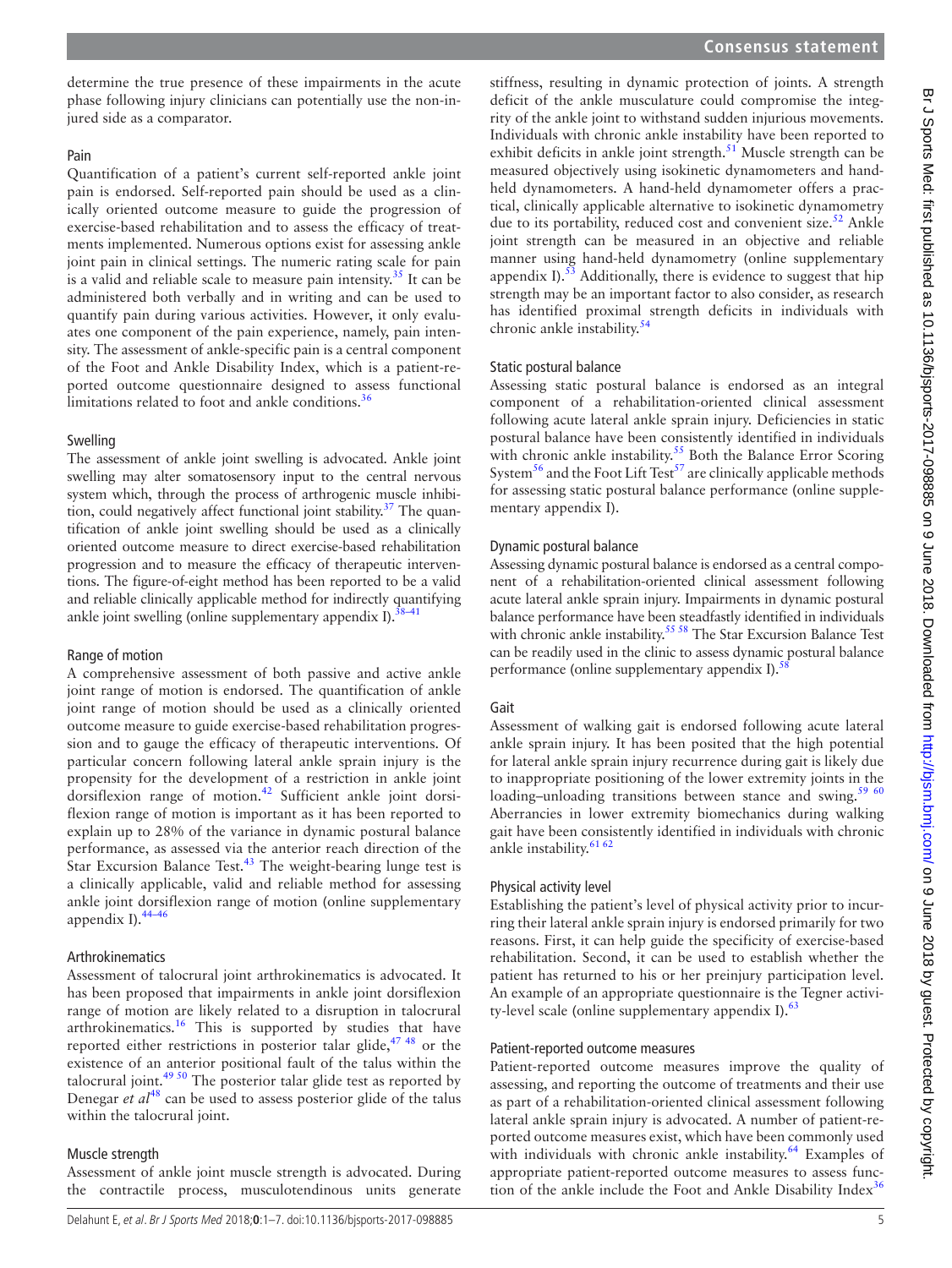and the Foot and Ankle Ability Measure (online [supplementary](https://dx.doi.org/10.1136/bjsports-2017-098885)  [appendix I](https://dx.doi.org/10.1136/bjsports-2017-098885)). $65$ 

## **Future research**

High-quality prospective research is needed to determine whether these recommendations for clinical assessment of acute lateral ankle sprain injuries can optimise the management of individuals who have incurred this injury.

## **Conclusion**

The executive committee of the International Ankle Consortium reached consensus on recommendations for structured clinical assessment of acute lateral ankle sprain injuries. Recommendations are provided on an initial diagnostic clinical assessment. The International Ankle Consortium ROAST is also presented, which places emphasis on the assessment of mechanical and sensorimotor impairments that are known to associate with chronic ankle instability.

#### **Author affiliations**

<sup>1</sup>School of Public Health, Physiotherapy and Sports Science, University College Dublin, Dublin, Ireland

<sup>2</sup>Institute for Sport and Health, University College Dublin, Dublin, Ireland <sup>3</sup>Department of Physical Therapy, High Point University, High Point, North Carolina,

USA <sup>4</sup>Insight Centre for Data Analytics, University College Dublin, Dublin, Ireland

<sup>5</sup>School of Public Health, Indiana University, Bloomington, Indiana, USA 6 Motion Analysis Laboratory, Hôpital De La Tour, Geneva, Switzerland

<sup>7</sup>School of Sport, Exercise and Health Sciences, National Centre for Sport and Exercise Medicine, Loughborough University, Loughborough, UK

8 Department of Kinesiology, Curry School of Education, University of Virginia, Charlottesville, Virginia, USA

<sup>9</sup>School of Physiotherapy, Faculty of Health Sciences, University of Sydney, Sydney, New South Wales, Australia

<sup>10</sup>Department of Kinesiology and Applied Physiology, University of Delaware, Newark, Delaware, USA

<sup>11</sup>School of Health Sciences and Human Performance, Ithaca College, Ithaca, New York, USA

<sup>12</sup> Amsterdam Collaboration on Health and Safety in Sports and Department of Public and Occupational Health, Amsterdam Movement Science, VU University Medical Center, Amsterdam, The Netherlands

<sup>13</sup>School of Health and Rehabilitation Sciences, University of Queensland, Brisbane, Queensland, Australia

<sup>14</sup>Department of Exercise and Sport Science, University of North Carolina at Chapel Hill, Chapel Hill, North Carolina, USA

<sup>15</sup>Division of Athletic Training, College of Health Sciences, University of Kentucky, Lexington, Kentucky, USA

**Contributors** All authors have made substantial contributions to this manuscript. They have all participated in the concept and design, analysis and interpretation of data and drafting and revising the manuscript. All authors have read the manuscript and agreed to submission for publication.

**Funding** The authors have not declared a specific grant for this research from any funding agency in the public, commercial or not-for-profit sectors.

**Competing interests** None declared.

**Patient consent** Not required.

**Ethics approval** University College Dublin Human Research Ethics Committee.

**Provenance and peer review** Not commissioned; externally peer reviewed.

© Article author(s) (or their employer(s) unless otherwise stated in the text of the article) 2018. All rights reserved. No commercial use is permitted unless otherwise expressly granted.

## **References**

- <span id="page-5-0"></span>1 Gribble PA, Bleakley CM, Caulfield BM, et al. Evidence review for the 2016 International Ankle Consortium consensus statement on the prevalence, impact and long-term consequences of lateral ankle sprains. [Br J Sports Med](http://dx.doi.org/10.1136/bjsports-2016-096189) 2016;50:1496-505.
- <span id="page-5-11"></span>2 Gribble PA, Bleakley CM, Caulfield BM, et al. 2016 consensus statement of the International Ankle Consortium: prevalence, impact and long-term consequences of lateral ankle sprains. [Br J Sports Med](http://dx.doi.org/10.1136/bjsports-2016-096188) 2016;50:1493-5.
- <span id="page-5-1"></span>3 Feger MA, Glaviano NR, Donovan L, et al. Current trends in the management of lateral ankle sprain in the United States. [Clin J Sport Med](http://dx.doi.org/10.1097/JSM.0000000000000321) 2017;27:145-52.
- Shah S, Thomas AC, Noone JM, et al. Incidence and cost of ankle sprains in United States Emergency Departments. [Sports Health](http://dx.doi.org/10.1177/1941738116659639) 2016;8:547-52.
- 5 Waterman BR, Owens BD, Davey S, et al. The epidemiology of ankle sprains in the United States. [J Bone Joint Surg Am](http://dx.doi.org/10.2106/JBJS.I.01537) 2010;92:2279–84.
- <span id="page-5-3"></span>6 Cooke MW, Lamb SE, Marsh J, et al. A survey of current consultant practice of treatment of severe ankle sprains in emergency departments in the United Kingdom. [Emerg Med J](http://dx.doi.org/10.1136/emj.20.6.505) 2003;20:505–7.
- <span id="page-5-2"></span>7 Hiller CE, Nightingale EJ, Raymond J, et al. Prevalence and impact of chronic musculoskeletal ankle disorders in the community. [Arch Phys Med Rehabil](http://dx.doi.org/10.1016/j.apmr.2012.04.023) 2012;93:1801–7.
- <span id="page-5-4"></span>8 Anandacoomarasamy A, Barnsley L. Long term outcomes of inversion ankle injuries. [Br J Sports Med](http://dx.doi.org/10.1136/bjsm.2004.011676) 2005;39:e14.
- <span id="page-5-5"></span>9 Verhagen EA, van Tulder M, van der Beek AJ, et al. An economic evaluation of a proprioceptive balance board training programme for the prevention of ankle sprains in volleyball. [Br J Sports Med](http://dx.doi.org/10.1136/bjsm.2003.011031) 2005;39:111-5.
- <span id="page-5-6"></span>10 Gribble PA, Delahunt E, Bleakley C, et al. Selection criteria for patients with chronic ankle instability in controlled research: a position statement of the International Ankle Consortium. [Br J Sports Med](http://dx.doi.org/10.1136/bjsports-2013-093175) 2014;48:1014–8.
- 11 Gribble PA, Delahunt E, Bleakley CM, et al. Selection criteria for patients with chronic ankle instability in controlled research: a position statement of the International Ankle Consortium. [J Athl Train](http://dx.doi.org/10.4085/1062-6050-49.1.14) 2014;49:121–7.
- 12 Gribble PA, Delahunt E, Bleakley C, et al. Selection criteria for patients with chronic ankle instability in controlled research: a position statement of the International Ankle Consortium. [J Orthop Sports Phys Ther](http://dx.doi.org/10.2519/jospt.2013.0303) 2013;43:585–91.
- 13 Delahunt E, Coughlan GF, Caulfield B, et al. Inclusion criteria when investigating insufficiencies in chronic ankle instability. [Med Sci Sports Exerc](http://dx.doi.org/10.1249/MSS.0b013e3181de7a8a) 2010;42:2106–21.
- <span id="page-5-7"></span>14 Medina McKeon JM, Bush HM, Reed A, et al. Return-to-play probabilities following new versus recurrent ankle sprains in high school athletes. [J Sci Med Sport](http://dx.doi.org/10.1016/j.jsams.2013.04.006) 2014;17:23–8.
- <span id="page-5-8"></span>15 Kaminski TW, Hertel J, Amendola N, et al. National Athletic Trainers' Association position statement: conservative management and prevention of ankle sprains in athletes. [J Athl Train](http://dx.doi.org/10.4085/1062-6050-48.4.02) 2013;48:528–45.
- <span id="page-5-9"></span>16 Hertel J. Functional anatomy, pathomechanics, and pathophysiology of lateral ankle instability. [J Athl Train](http://www.ncbi.nlm.nih.gov/pubmed/12937557) 2002;37:364–75.
- <span id="page-5-10"></span>17 Kerin F, Delahunt E. Physiotherapists' Understanding of Functional and Mechanical Insufficiencies Contributing to Chronic Ankle Instability. [Athletic Training & Sports](http://dx.doi.org/10.3928/19425864-20101029-03)  [Health Care](http://dx.doi.org/10.3928/19425864-20101029-03) 2011;3:125–30.
- <span id="page-5-12"></span>18 Bossard DS, Remus A, Doherty C, et al. Developing consensus on clinical assessment of acute lateral ankle sprain injuries: protocol for an international and multidisciplinary modified Delphi process. [Br J Sports Med](http://dx.doi.org/10.1136/bjsports-2017-099007) 2018. doi: 10.1136/ bjsports-2017-099007. [Epub ahead of print].
- <span id="page-5-13"></span>19 Skazalski C, Kruczynski J, Bahr MA, et al. Landing-related ankle injuries do not occur in plantarflexion as once thought: a systematic video analysis of ankle injuries in world-class volleyball. [Br J Sports Med](http://dx.doi.org/10.1136/bjsports-2016-097155) 2018;52:74-82.
- 20 Terada M, Gribble PA. Jump Landing Biomechanics During a Laboratory Recorded Recurrent Ankle Sprain. [Foot Ankle Int](http://dx.doi.org/10.1177/1071100715576517) 2015;36:842–8.
- 21 Gehring D, Wissler S, Mornieux G, et al. How to sprain your ankle a biomechanical case report of an inversion trauma. [J Biomech](http://dx.doi.org/10.1016/j.jbiomech.2012.09.016) 2013;46:175-8.
- 22 Fong DT, Ha SC, Mok KM, et al. Kinematics analysis of ankle inversion ligamentous sprain injuries in sports: five cases from televised tennis competitions. Am J Sports [Med](http://dx.doi.org/10.1177/0363546512458259) 2012;40:2627–32.
- 23 Mok KM, Fong DT, Krosshaug T, et al. Kinematics analysis of ankle inversion ligamentous sprain injuries in sports: 2 cases during the 2008 Beijing Olympics. Am J [Sports Med](http://dx.doi.org/10.1177/0363546511399384) 2011;39:1548–52.
- 24 Fong DT, Hong Y, Shima Y, et al. Biomechanics of supination ankle sprain: a case report of an accidental injury event in the laboratory. [Am J Sports Med](http://dx.doi.org/10.1177/0363546508328102) 2009;37:822–7.
- <span id="page-5-14"></span>25 Lin CF, Gross ML, Weinhold P. Ankle syndesmosis injuries: anatomy, biomechanics, mechanism of injury, and clinical guidelines for diagnosis and intervention. J Orthop [Sports Phys Ther](http://dx.doi.org/10.2519/jospt.2006.2195) 2006;36:372–84.
- <span id="page-5-15"></span>26 Kucera KL, Marshall SW, Wolf SH, et al. Association of injury history and incident injury in cadet basic military training. [Med Sci Sports Exerc](http://dx.doi.org/10.1249/MSS.0000000000000872) 2016;48:1053-61.
- 27 Tyler TF, McHugh MP, Mirabella MR, et al. Risk factors for noncontact ankle sprains in high school football players: the role of previous ankle sprains and body mass index. [Am J Sports Med](http://dx.doi.org/10.1177/0363546505280429) 2006;34:471–5.
- <span id="page-5-16"></span>28 Stiell IG, Greenberg GH, McKnight RD, et al. Decision rules for the use of radiography in acute ankle injuries. Refinement and prospective validation. [JAMA](http://dx.doi.org/10.1001/jama.269.9.1127) 1993;269:1127–32.
- <span id="page-5-17"></span>29 Beckenkamp PR, Lin CC, Macaskill P, et al. Diagnostic accuracy of the Ottawa Ankle and Midfoot Rules: a systematic review with meta-analysis. [Br J Sports Med](http://dx.doi.org/10.1136/bjsports-2016-096858) 2017;51:504–10.
- <span id="page-5-18"></span>30 Bachmann LM, Kolb E, Koller MT, et al. Accuracy of Ottawa ankle rules to exclude fractures of the ankle and mid-foot: systematic review. [BMJ](http://dx.doi.org/10.1136/bmj.326.7386.417) 2003;326:417.
- <span id="page-5-19"></span>31 Roemer FW, Jomaah N, Niu J, et al. Ligamentous injuries and the risk of associated tissue damage in acute ankle sprains in athletes: a cross-sectional MRI study. Am J [Sports Med](http://dx.doi.org/10.1177/0363546514529643) 2014;42:1549–57.